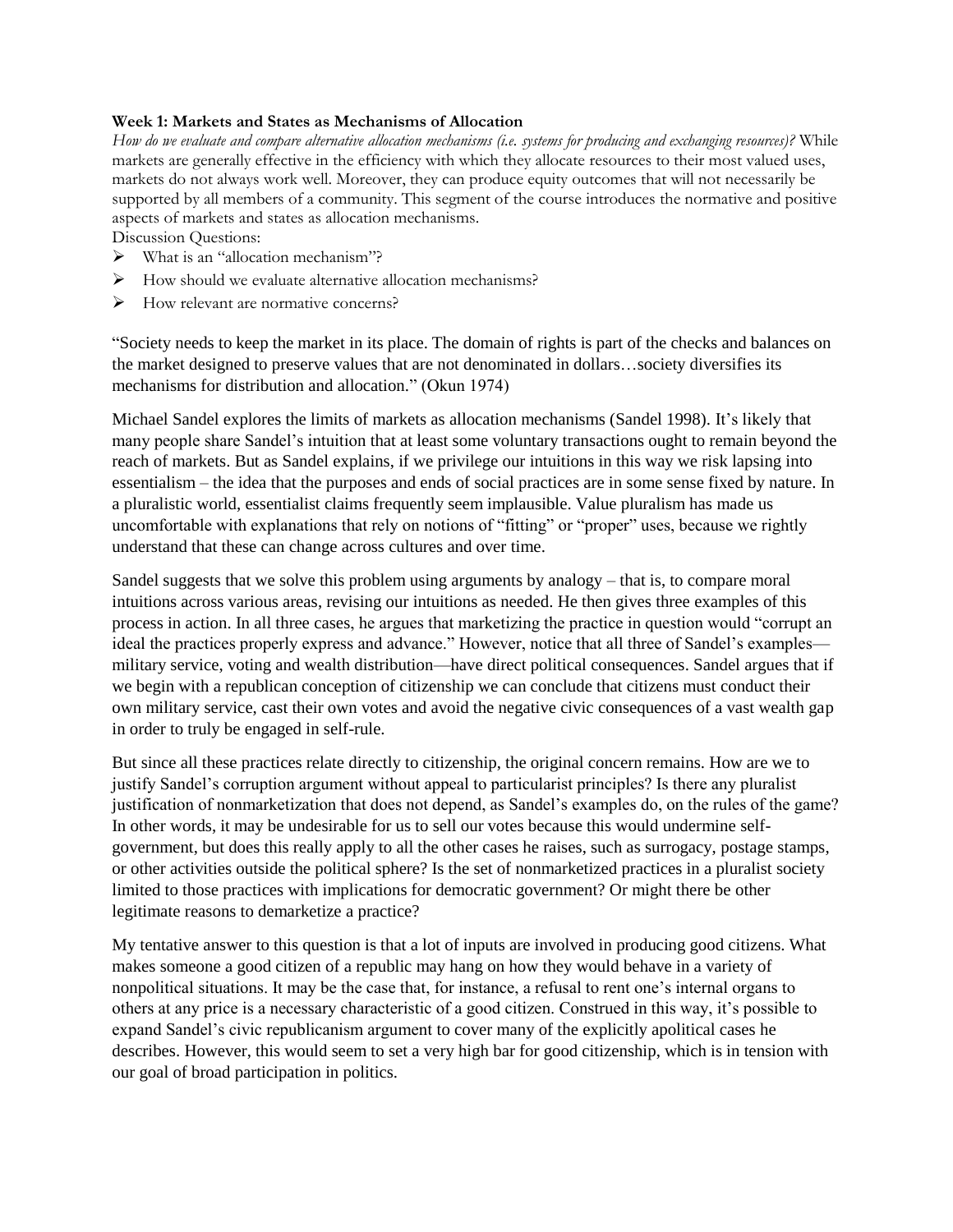# **Week 2: Market Failures and the Political Foundations of Economic Systems**

*What are the political foundations of a market economy? How do these preconditions differ with other forms of economic organization (e.g., traditional/cultural allocation, socialism, and communism)?* Certain preconditions are associated with competitive markets, including the provision of property rights. In addition, markets work or fail for a variety of reasons, having to do with information, culture, and institutions.

Discussion Questions:

- $\triangleright$  What good is efficiency?
- ➢ What purposes should a "social contract" serve?
- ➢ When does market failure justify government intervention?
- ➢ What are common pool resource problems; can they be resolved without government intervention?

Russell Hardin rejects the public goods explanation for state formation because he thinks it is impossible to overcome the bootstrapping problem – that if we find it impossible to collectively create a public good, we cannot simply create another public good (government) to solve the problem. But if we understand government purely as a mechanism for public goods provision, does it make sense to call it a public good? I agree that aspects of government like the rule of law are public goods, but these are the very public goods we're inclined to create government to provide. It seems to be a category mistake, like confusing a machine for the product it produces. I think government is better understood as a procedural mechanism for guaranteeing the collective provision of public goods and the sanctioning of free riders.

However, assuming that the bootstrapping problem is a genuine obstacle, we need not accept Hardin's socio-evolutionary explanation. It seems hard to believe that collective goods are not involved in state generation. After all, collective defense is one of the few genuine public goods Hardin is prepared to acknowledge. In addition, our comparative safety may blind us to the urgency and importance this goal may have taken on in past centuries. It seems much more likely that as governments were established to provide limited security within a small, face-to-face reciprocal network which could monitor free-riders, their mere existence generated positive externalities for others in the vicinity, who thus desired to associate themselves with the incipient government. Once established, it must have become apparent that these governments could confer other public goods as well. Hardin's survival mechanism seems plausible, but his origins mechanism seems needlessly restrictive.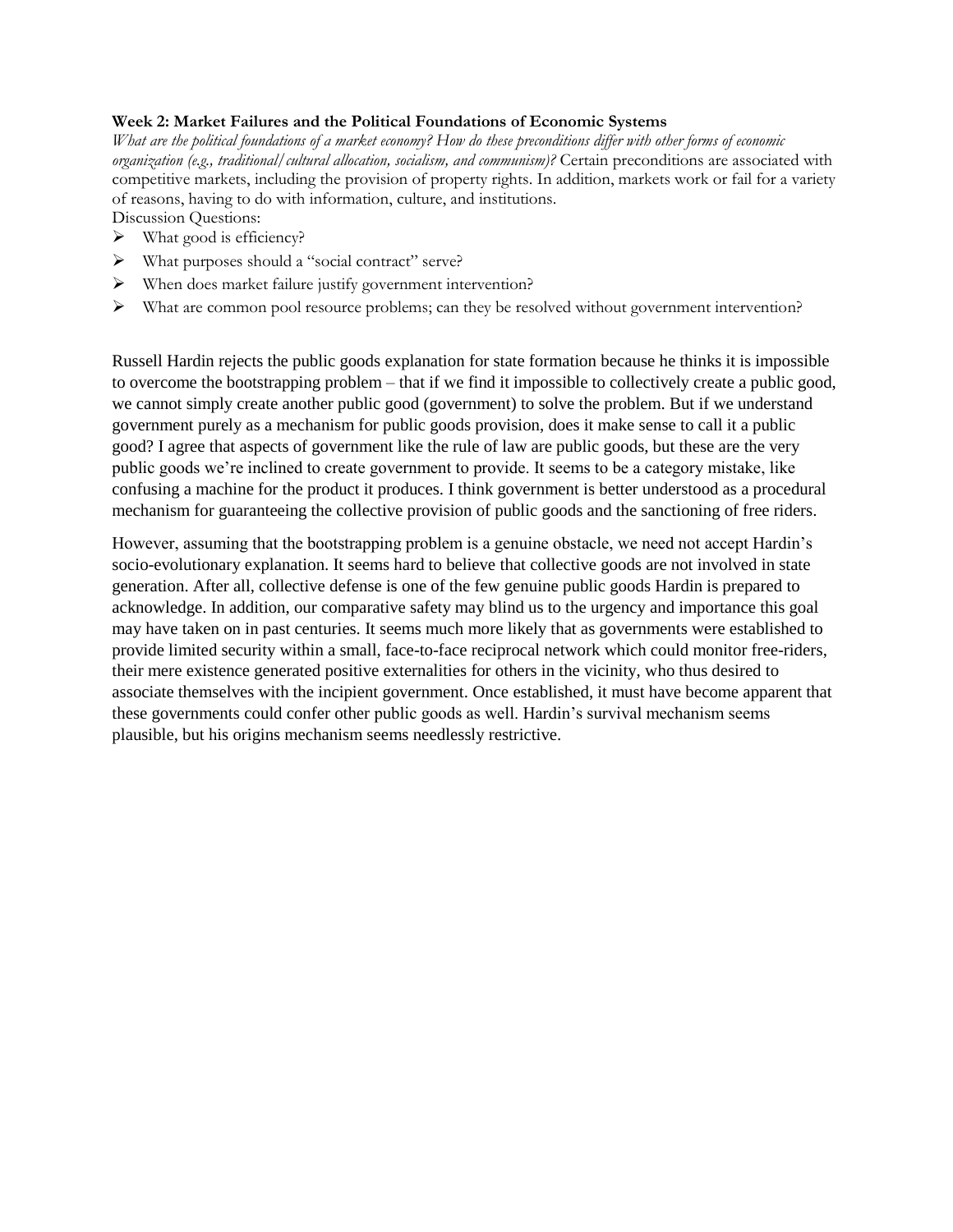# **Week 3: Incentives in Market Exchange, Part I**

*How do markets respond to ill-defined property rights and public goods problems?* This segment surveys the voluntary market responses to these problems.

Discussion Questions:

- ➢ What are property rights and when do they emerge?
- ➢ What are the conditions under which property rights can be established and enforced by private actors?

Harold Demsetz argues that property rights are best understood as a mechanism for shaping incentives, specifically for the purpose of internalizing externalities when the gains of such internalization outweigh its costs. On his account, property rights emerge post-hoc as a solution to specific externality problems (consider his example of the fur trade and its differential impact on native peoples in North America). However, he does not deny a cultural (and ultimately normative) source for a given community's "preference for private ownership". So property rights develop to internalize externalities, but only to the extent that a community prefers to use private ownership to redress these problems.

It seems clear that private ownership internalizes a class of externalities. We might ask, however, whether private ownership itself generates additional externalities. Demsetz's account suggests that he would view, for instance, the enclosure movement that privatized the English commons with approval. However, from the perspective of an individual freeholder the enclosure movement was a cataclysm. Grazing land that had heretofore been held in common was no longer accessible to graziers without the appropriate connections. In general, while the overuse of a particular common resource will indeed lead in time to losses to those who employ it, privatization will worsen their situation despite preserving the resource. This explains, *inter alia*, local resistance to EU fisheries policy.

Another interesting implication of Demsetz's argument is that while private property simplifies negotiations, an increase in the number of owners *complicates* them and increases the costs of internalizing externalities (p.357). While motivated by efficiency, Demsetz seems pleasantly surprised to discover that the pursuit of efficiency leads him in directions of which he quite approves – away from collective ownership and towards private property, for instance. However, an uncomfortable implication of the efficiency argument is that a small number of private property owners would make for a substantially more efficient system than the widely-dispersed ownership of property that we are inclined to approve of. Our current arrangement, on Demsetz's account, seems much less efficient than a narrow Venetian-style oligarchy.

Jean-Jacques Rousseau famously wrote that "the first person who, having enclosed a plot of land, took it into his head to say *this is mine* and found people simple enough to believe him, was the true founder of civil society."<sup>1</sup> I wouldn't go that far. I was trained in economics and I'm deeply sympathetic to the beauty of Demsetz's account. However, it takes insufficient notice of the inefficient and restrictive uses to which property rights have been put. Demsetz closes with an account of the copyright law. He would have done well to review this example. He is perfectly correct that the original statue sought to induce the learned and talented to produce useful works, however the intellectual property industry is a hotbed of rent-seeking and socially-destructive cash-grabs that do nothing either for efficiency or for equity. Any theory that seeks to explain property rights must explain their abuse as well as their promise.

<sup>&</sup>lt;sup>1</sup> Jean-Jacques Rousseau. "Discourse on the Origin of Inequality". Part Two, p.60.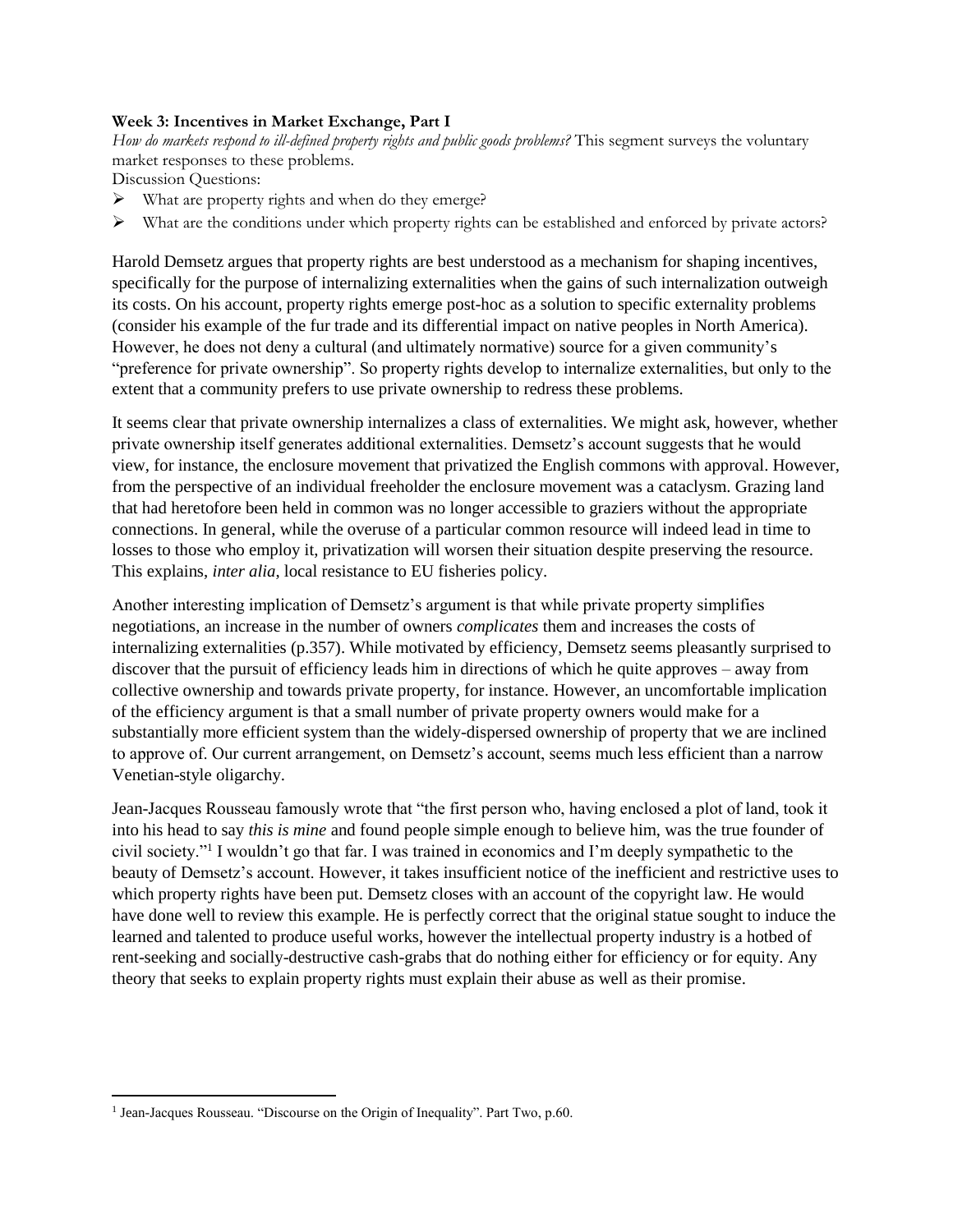# **Week 4: Incentives in Market Exchange, Part II**

*How do markets respond to transaction costs and externality problems?* This segment surveys the voluntary market responses to these problems.

Discussion Questions:

- ➢ Business firms are *institutions*: why do they exist?
- ➢ When can markets give rise to opportunism, and how can opportunistic behavior be contained?
- ➢ What are the costs and benefits of vertical integration?
- ➢ Do firms and states have common origins?

Bates and Lien argue that the efficient taxation of mobile assets requires deference to the policy preferences of the asset owners, and Barzel analogizes Parliament's role in war to the beneficiaries of a corporation. At first glance these views sit oddly with the history of royal-parliamentary relations. Monarchs consulted parliament reluctantly and sporadically. As late as the 1630s, Charles I was still ruling for decades at a time without calling Parliament, raising revenues by various expediencies including the infamous "ship money." If Parliament were a mechanism for a revenue-maximizing developer to maximize the proceeds of war, it seems strange that monarchs would resort to Parliament only when pressed, and after making every effort to avoid doing so.

However, by re-endogenizing war and examining the strategic context I think Barzel's argument, at least, is borne out. Consider the interaction of numerous states in a market for land. If they are controlled by monarchs who are the sort of revenue-maximizing agents Barzel describes, then the most risk-tolerant among them may well hit on the idea of empowering their aristocracy to gain an advantage in war. The strategic context might then dictate similar moves by the other participants simply to remain competitive. This analogy to market discipline could explain democratic government as a function of dense strategic competition over time, but it depends on the premise that democratic governments are able to mobilize more resources than autocracies. If we were to define war provision as a public good, at least among the aristocracy, then it is less obvious why Parliament would object to taxation without control, provided that it was fair.<sup>2</sup>

A more fruitful argument might be one from complexity. The historian Moses Finley has argued that increasing social complexity requires the spread of empowerment farther down the social scale to relieve the organizational burden on those at the top. It may be the case that royal grants of land, monopolies and patents were attempts to govern by delegation, and that the proliferating complexity simply passed beyond the capacity of individuals or small groups to grapple with.

Finally, we could view political participation as a direct function of service in war. Groups of people who are counted on as soldiers quickly tend to acquire political rights. Athens only became an elite democracy when that elite became indispensable as armed infantry, and it only became a mass democracy when the common people were needed to row in the navy. The emergence of genuine parliamentary democracy in Britain coincided with an unprecedented demand for military and civil service talent. This line of argument blends nicely with Barzel's model if we extend it to include the personal service of his parliamentary "shareholders" in war.

<sup>2</sup> Except perhaps on the basis of personal competence.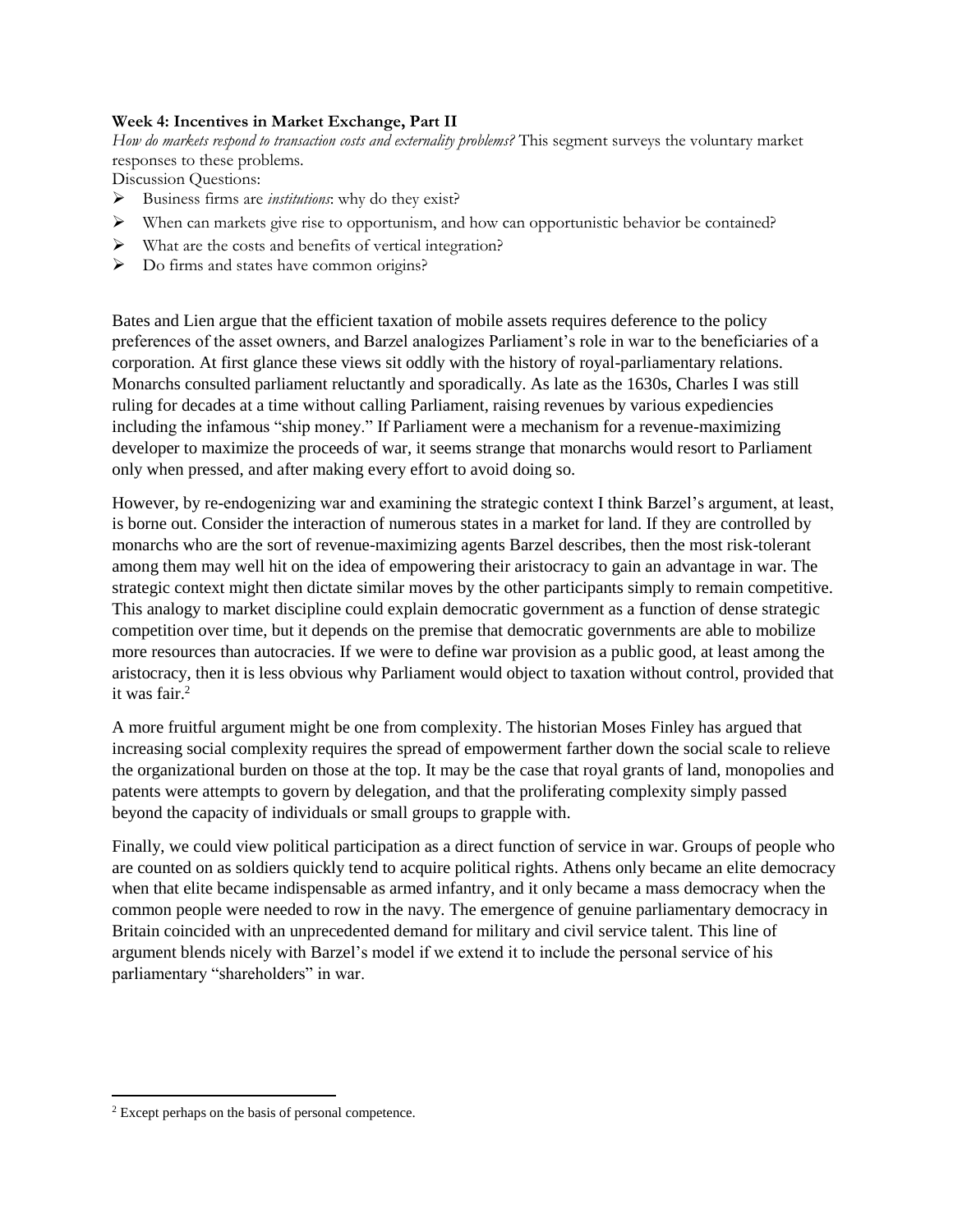### **Week 5: Incentives in Market Exchange, Part III**

*How do markets respond to informational problems and other sorts of uncertainty in economic exchange?* This segment surveys these problems and the associated market responses. Discussion Questions:

➢ What are the sources of uncertainty that arise in economic exchange?

➢ How do markets respond to informational problems in economic exchange?

➢ Who bears and who should bear the information costs in market exchange? *Readings:* 

• Varian, Hal A. "Asymmetric Information," in Hal A. Varian, *Intermediate Microeconomics: A Modern Approach*, 5tth ed (W.W. Norton, 2002): 642-662.

• Akerlof, George A. 1970. "The Market for "Lemons": Quality Uncertainty and the Market Mechanism." *Quarterly Journal of Economics* 84, 3 (August): 488-500.

• Spence, Michael. 1973. "Job Market Signaling," *The Quarterly Journal of Economics* Vol. 87 #3 (August): 355- 374.

• Fearon, James D. 1999. "Electoral Accountability and the Control of Politicians: Selecting Good Types versus Sanctioning Poor Performance." In Adam Przeworski, Susan C. Stokes and Bernard Manin (eds.), *Democracy, Accountability, and Representation*. pp. 55-97. Cambridge: Cambridge University Press.

• Lohmann, Susanne. 1994. "The Dynamics of Informational Cascades: The Monday

Demonstrations in Leipzig, East Germany, 1989-91." *World Politics* 47 (1): 42-101.

• Martin, Lisa. 2005. "The President and International Commitments: Treaties as Signaling Devices." *Presidential Studies Quarterly* 35 (3): 440-465.

James Fearon disabuses his readers of any lingering attachments to the pure theory of retrospective voting. He convincingly demonstrates that citizens in modern democracies select leaders at least partly on the basis of propensity to pursue the public interest (the leader's type) rather than merely sanctioning them for performance at the next election. To those without deep commitments to the theory of retrospective voting, however, Fearon's piece has little to say. Retrospective sanction as performance inducement has always struck me as a little odd, particularly since my home state permits only single terms for its governor and lieutenant governor. The mere existence (and persistence) of such one-term systems ought to have indicated to enthusiasts of retrospective sanction that their mechanism was incomplete. Accountability on the basis of retrospective voting also should have been undermined by the observation that US Presidents would seem to be totally unaccountable during their second term, at least since the passage of the 22<sup>nd</sup> amendment in 1951.

A tacit assumption in Fearon's piece is that some politicians desire to serve the public interest, while others do not. This idea seems problematic, for two reasons. First, as has been amply demonstrated, the public interest is not unitary. Fearon would no doubt admit that simplification into types is a crude heuristic, but I think it's actually an improper representation of human psychology. Fearon appears to be falling into something like the "a few bad apples" trap when he writes of a widespread desire to identify the "public-spirited actors" and entrust them with government. His reasoning recalls Socrates' parable of the sea-captain<sup>3</sup> – that if a ship were to lose its captain at sea, control of the tiller would pass to the loudest and most aggressive sailors, rather than those patiently studying the tide, wind and stars, to the detriment of the whole crew. Second, even if the public interest *were* unitary it seems unlikely that some politicians would be exogenously motivated to pursue it while others would not. It seems far more likely

<sup>3</sup> Plato, *Republic* Book VI 488a–489d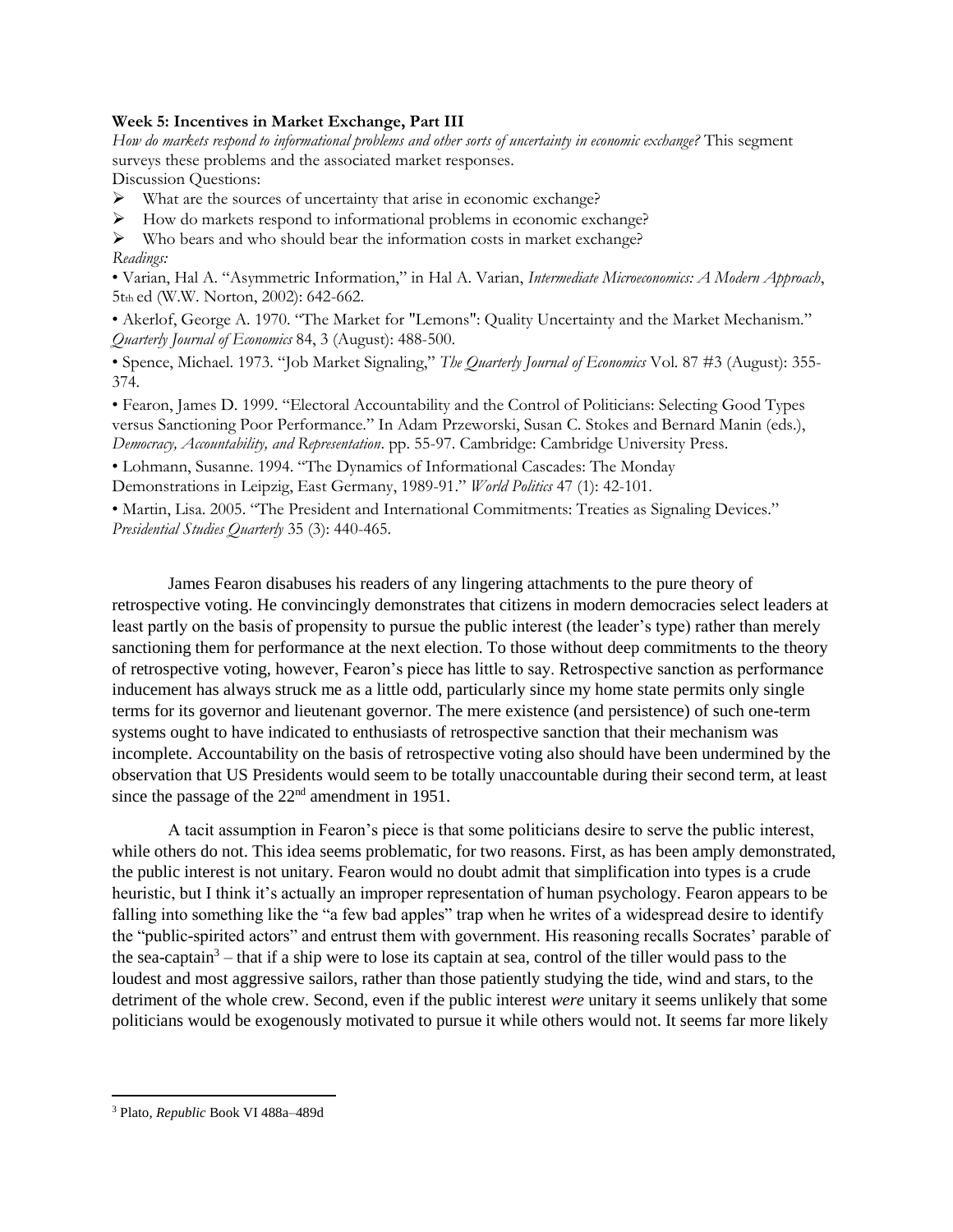that most politicians wish both for the state to thrive and to thrive themselves. They differ only in preference intensities.

Fearon adverts to Arrow's theorem, but seems to ignore its consequences. If consistent preference aggregation is impossible, then it is incoherent to speak of a unitary "public interest". It is therefore absurd for voters to look for politicians who will faithfully implement this putative public interest. Voters seem to me to look for politicians who will implement *their* (the voter's) interests. Fearon equivocates on this point, at times claiming that voters are looking for public-spirited politicians, and at others arguing that a "good type" for any given voter simply means a politician with similar preferences to the voter's own. It seems much more productive to take a Madisonian view of politicians as imperfect and in need of institutional guidance to produce prosocial outcomes. Ambition must be made to counteract ambition, and self-interest must be trammeled to redound to the public good.<sup>4</sup> It is entirely consistent with this view to claim, as Fearon does, that voters would like to choose those politicians who require the fewest inducements toward good behavior.

<sup>4</sup> Madison, Hamilton, Jay, *The Federalist Papers* #10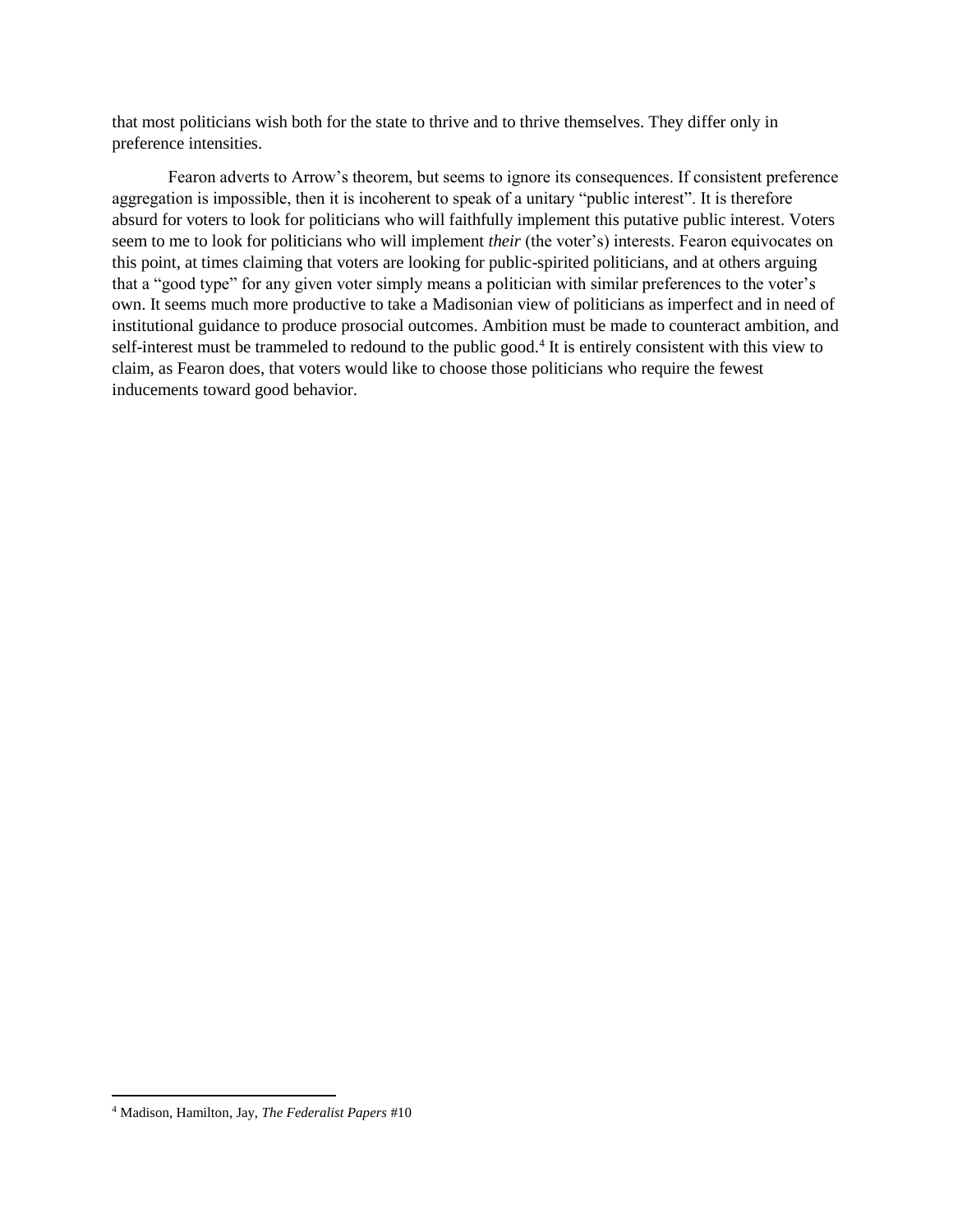### **Week 6: Incentives in Politics**

*What are the similarities and differences between economic and political markets?* This segment surveys a range of economic arguments that have been applied to political topics, highlighting the usefulness and the limitations of the approach. We cover some of the most prominent approaches (bulleted below) as well as the distinctive features of politics that complicate, or defy, economic analogy.

Discussion Questions:

- ➢ What are the incentives of politicians and why do they matter?
- $\triangleright$  Why do we need to control bureaucrats and how do we do it?
- $\triangleright$  How does the structure of political institutions affect public policy?

McCubbins, Noll and Weingast (1987) argue that political control of administrative agencies is a principal-agent problem, and that this problem can be redressed (with deadweight losses) via rewards and sanctions. They also identify administrative procedures as an alternative mechanism for inducing compliance. The authors argue that neither judicial review nor legislative oversight will be sufficient to solve the principal-agent problem, because these ex-post mechanisms fail to elicit the agent's private information. Administrative procedures, by contrast, are ex-ante in the sense that they shape the environment in which agency decisions are made. The authors think that a phenomenon called "deckstacking" can occur when administrative procedures structure the influence of diverse interests in the agency's policymaking, controlling the future distribution of benefits "long after the coalition behind the legislation has disbanded."

This doesn't seem to sit easily with assumption #1 in McCubbins and Marshall (1988) that members of Congress represent the politically responsive interests located in their district. In the same way that the potential gains from exchange motivate the creation of enforcement mechanisms, those potential gains should also motivate the timely rearrangement ("deck shuffling"?) of administrative procedures in line with changes in legislative coalitions. Committee membership is supposed to explain the persistence of these procedures, but changes in the majority should change both a committee's membership and its priorities regarding administrative procedures. If the members of Congress are responsive to their district and if the members with the largest interests in the committee's issue area are on the committee, then we should expect deck stacking to endure only as long as it is in the interests of the committee's members.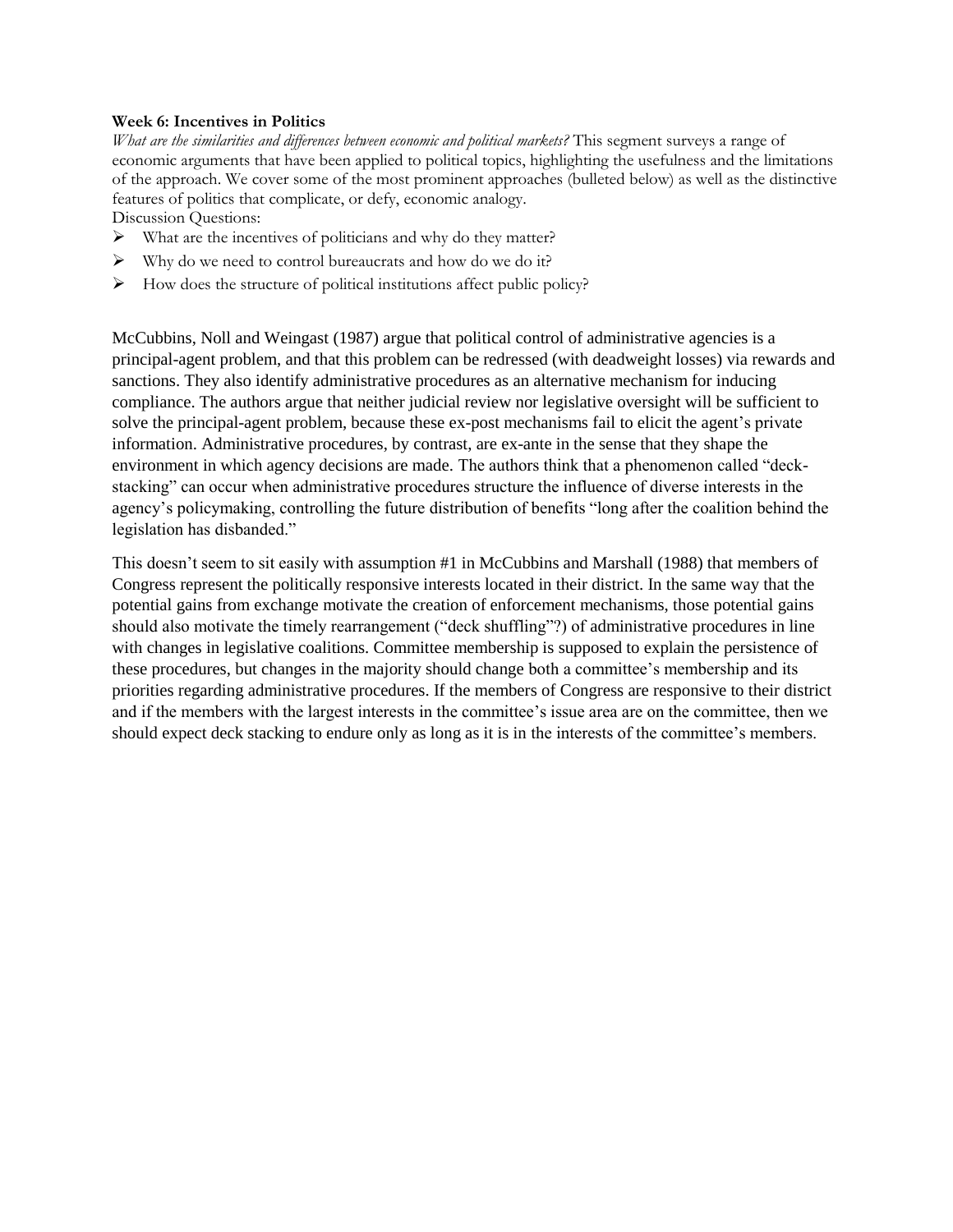### **Week 7: Political Failure I—Credibility and Policy**

*Why is it that even a benevolent social planner would produce sub-optimal economic policies?* This segment introduces the concept of credibility and incentives to adopt automatic rules and delegation schemes to conduct policy. It also relaxes the benevolent dictator assumption and considers the credibility problem in the context of realworld politicians with electoral and/or partisan ambitions. 7

Discussion Questions:

 $\overline{\phantom{a}}$ 

- $\triangleright$  What are possible solutions to the time inconsistency problem in economic policy?
- ➢ Under what conditions can reputation promote optimal economic outcomes?
- $\triangleright$  Can political institutions resolve commitment problems?

I was very impressed by Drazen's two chapters, but I don't fully follow the connection between his theory of self-binding and actual observable instances of self-binding in the world. His theory seems to generate false positives. Consider the case of pre-election social policy. Ruling parties have strong incentives to disburse cash benefits to citizens immediately prior to an election (ex. Turkey, Indonesia, India, all in 2019), despite the fact that this largesse is not in the state's (or the citizens') long-term interests. All the conditions for a time-discounting problem would appear to be in place: conflict of interests, ex-post heterogeneity, and sequential policymaking. We should expect to see governments voluntarily binding themselves, giving up control over social policy in pre-election windows to achieve the kind of unambiguous benefits that Drazen credits central bank independence with delivering (lower inflation with no output costs). This doesn't appear to have happened, and we can clearly see why – those who would be responsible for the self-binding are quite happy with the status quo and see no need to change.

Self-binding seems inherently paradoxical, even in the core example of central banking. Drazen's exquisitely detailed formulae don't seem to explain how independent central banks ever came to be set up in the first place. <sup>5</sup> He can point to the long-run benefits and the efficiency gains (for society as a whole), but he can't give persuasive self-interested reasons for an executive to ever bind itself in this way. This is a nice illustration of how instrumental rationality shades into enlightened self-interest without the kind of hard demarcation that would be useful in modeling. It was absolutely in the very long-term interests of the  $63<sup>rd</sup> Congress$  (see note #1) to pass the Federal Reserve Act – it protected their wealth and made their children's prosperity more likely. It was just as unambiguously *not* in their short-term interests – they derived great momentary advantage from control over monetary policy. Their votes will thus depend on their discount rates. Following this line of reasoning, I expect that self-binding will be more common where time horizons are longer and discount rates are lower. I think that Drazen's idea of "fooling people" to take action that redounds to their benefit is an unsatisfying way to grapple with this concept, particularly in the context of legislative choice.<sup>6</sup> Jon Elster, in his magnificent "Ulysses and the Sirens" (1985) sets out five criteria for successful self-binding, and criterion #4 involves precisely this matter of discount rates. Differing discount rates are exogenous to most models, and the moral and social premises that determine them are difficult to treat analytically, though they have been explored by political theorists. Perhaps this is why Drazen cites Elster more than a dozen times.

<sup>&</sup>lt;sup>5</sup> In the United States, control over monetary policy was a function of Congress before 1913, but the Panic of 1907 prompted the creation of a geographically-decentralized lender of last resort, whose board would be appointed by the President. Both decentralization and presidential appointment were seen at the time as mechanisms for circumventing the negative influence of regional bankers. Congress approved the Federal Reserve Act because they retained residual control over the agency. When it was brought into the executive branch in 1933, Roosevelt chose not to alter the Federal Reserve Board's independent authority to set interest rates. The United States appears, once again, to have been lucky.

<sup>&</sup>lt;sup>6</sup> Indeed, we might heed Drazen's advice: "a weakness in the political economy literature is an overreliance on models from other areas of economics such as industrial organization, because they are formally attractive, rather than really relevant" (p.132).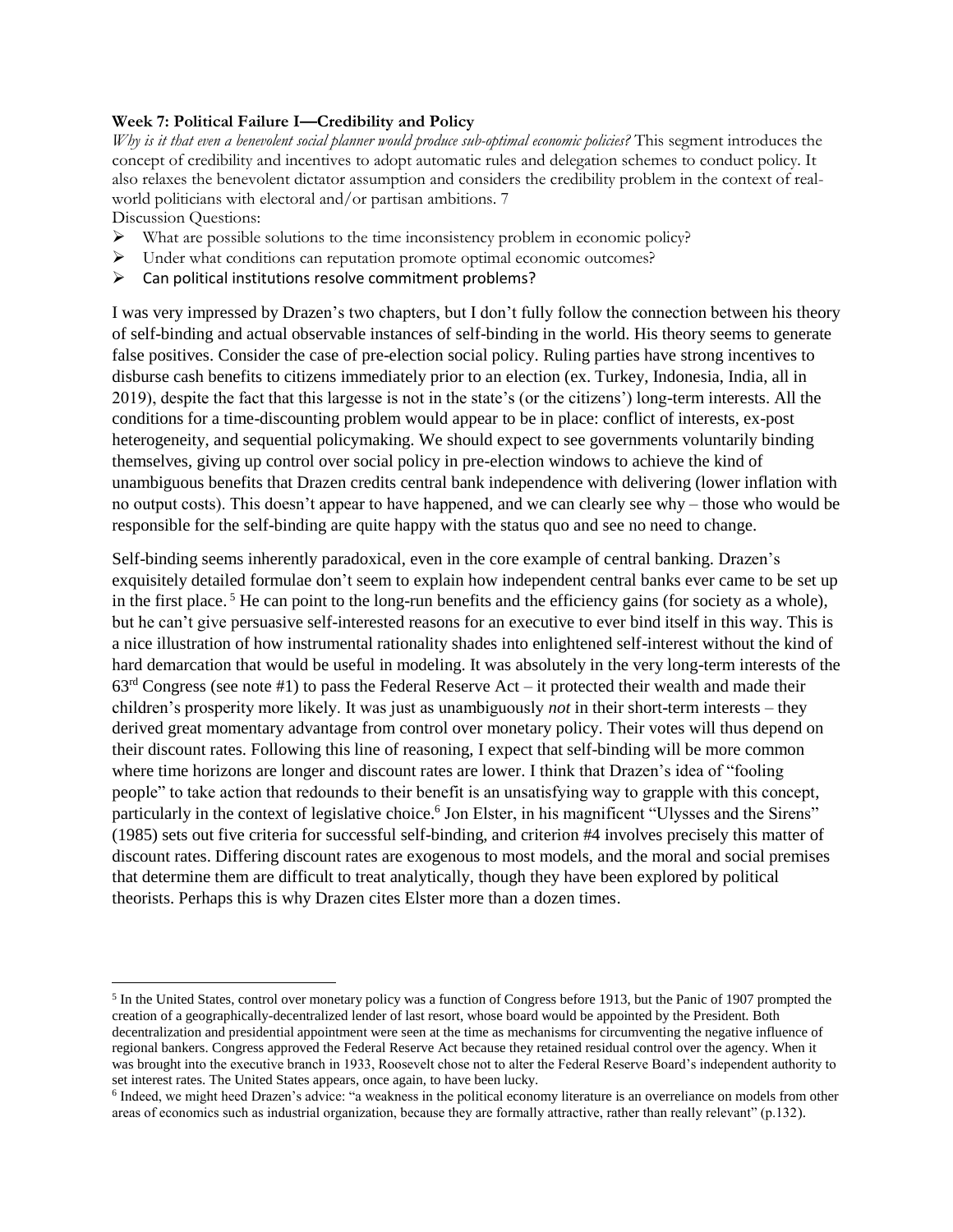#### **Week 8: Structure of Interests in Society**

*How efficient are political markets when societies are composed of actors with heterogeneous interests and asymmetric incentives to act politically?* This segment covers the relationship between individual, group, class, and societal incentives and the consequences for political competition.

Discussion Questions:

- $\triangleright$  Is social class the basis of democratic policy-making?
- ➢ What determines the size of government?
- ➢ What determines the level of redistributive fairness in public policy?

Adam Przeworski and Michael Wallerstein (1982) offer a model of class compromise resulting in the maintenance of capitalism, demonstrating that class interests are not (contra Marx) irreconcilably opposed. Crucially, no direct negotiation is necessary for their strategically-interdependent model to operate. Their model incorporates class-differential risks – the risk to a particular class resulting from a particular choice – but these risks are exogenous and are considered to be features of the moment in which decisions are being made. Przeworski and Wallerstein discern four possible outcome scenarios, and the scenario resulting from a given compromise will reflect the parties relative certainty about the future.

Iteration of their model will thus depend on vectors of risk factors given at time  $t = \{0, 1, \ldots\}$ . Extending their model by endogenizing the risk factors would involve making the risk factor a function of the success or failure of past compromises, incorporating an estimate of counterparty credibility. We see at once that past compromises will affect future compromises in two ways. First, a series of past compromises will indicate a notional reservation value of both classes – the value below which compromise will be rejected. Second, and more important, an unbroken history of successful compromise will lead both sides to hope to modify the arrangement by increasing their share (r and s, respectively). Such a process will turn crucially on the value of class-differential risks, which as I have noted are exogenous in this paper. Class-differential risks will incorporate information about determination and credibility. For compromise to occur, the dangers of non-compromise must be apparent and probable. Each class must have a good idea of the damage that the other could inflict for iterated compromise to make sense.

Ironically, this paper was written at the precise time that a long process of compromise between capital and labor in the United States was breaking down. Workers' purchasing power has not increased since 1978 (Pew 2018), and the share of profits accruing to labor has steadily decreased. In their eponymous production function, Cobb and Douglas took as given something called "the law of the constant wage share" (also known as Bowley's law), which they estimated to be approximately 75%. Despite holding for nearly a century, in the late 1970s this relationship began to shift markedly, and the proportion of the wage share accruing to workers decreased dramatically in the ensuing four decades.

I offer two thoughts concerning this transformation. First, the possibility of even a modest transition to socialism was precluded in the United States by political factors, including adoption of capitalism as a sort of nationalist ideology. This information was taken into account by "capitalists," who consequently increased their reservation value in view of opposition weakness. The threat of (socialist) revolution was simply not credible after 1950, and the ensuing evisceration of the working class may simply reflect their evaporated bargaining power. Second, Przeworski and Wallerstein's game assumes a closed system, where capitalists must negotiate with their own working class. Their model does not afford capitalists an exit option – the option to go negotiate with another nation's proletariat if their own has become insufferably truculent. Capitalists now have this option, either by bringing foreign workers to the factory (immigration) or sending the factory to a foreign country (outsourcing). Why bother making an acceptable offer to your own workers when 1) you can negotiate with someone else instead, and 2) your own workers can't credibly threaten revolution?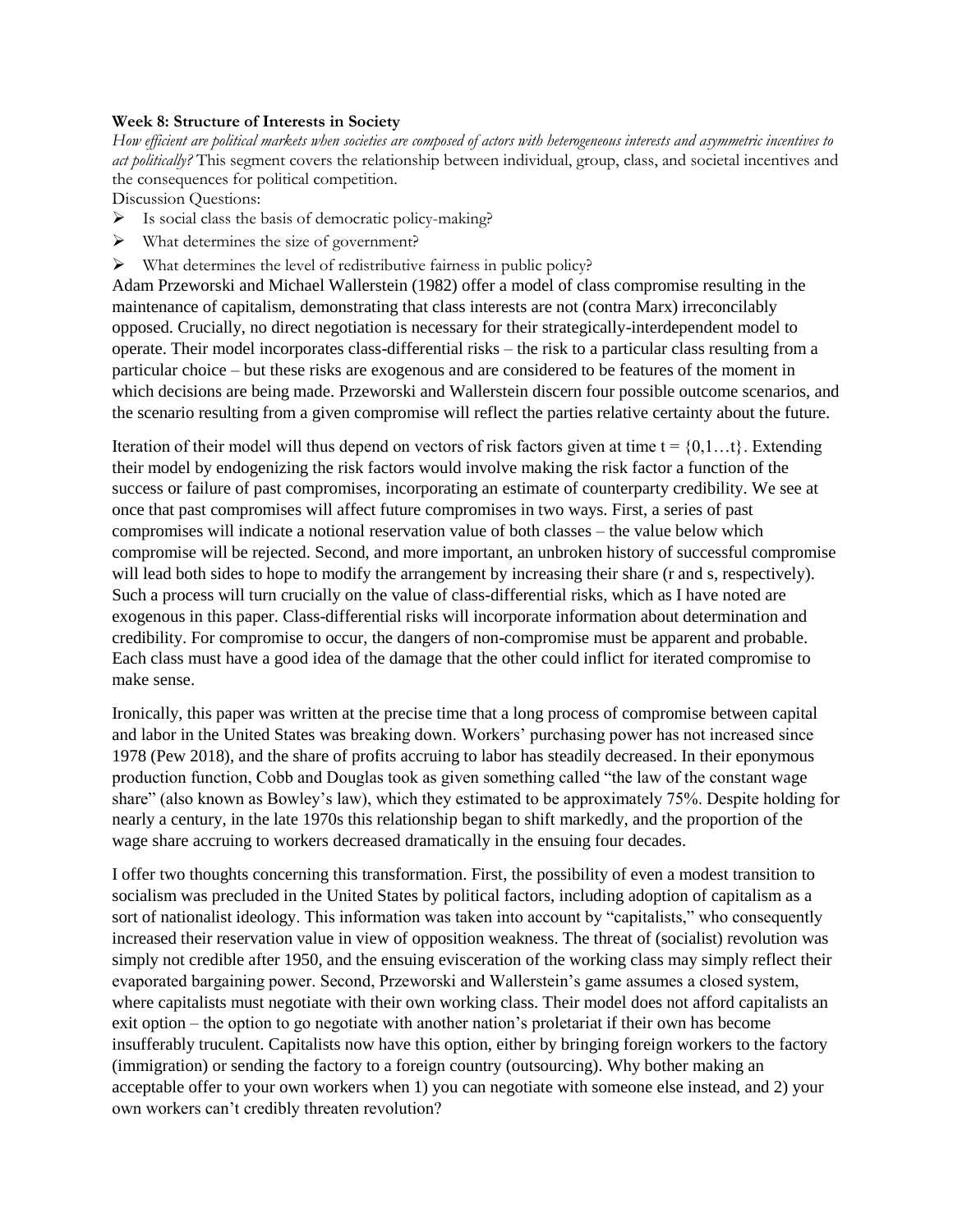# **Week 9: Political Failure II– Special Interest Politics**

*Does the structure of interests in society help or hinder the government to maintain an appropriate role in the economy?*  Governments may overstep their legitimate role in the economy due to an exchange between (re)electionseeking politicians and special interests, involving campaign contributions. Discussion Questions:

- ➢ What types of societal groups are politically influential and why?
- ➢ What conditions foster rent-seeking regulation?
- ➢ Does competition between interest groups ensure efficient provision of regulation?
- ➢ Why do governments sometimes fail to choose the least costly method of redistribution?

Peltzman emphasizes that legislative regulation can favor either producers or consumers, depending on a) the potential gains to industry and b) the potential costs to the legislator, in the form of electoral sanction by voters. The legislator's utility function is shaped by power relationships among producers and consumers. Sanction on the legislator depends on two factors – consumers noticing the transfer of wealth to producers, and consumers choosing to hold the legislator accountable for this transfer.

An initial observation is that the Peltzman model is likely to make better predictions in majoritarian systems. In systems of proportional representation featuring a multiplicity of small parties and government by coalition, attribution of responsibility to any particular legislator is likely to be difficult, because such votes can be explained away as merely the exigencies of coalition.

In addition, it seems that the Peltzman model demands that consumers posses more than merely instrumental rationality. Legislative transfers to producers have nugatory effects on individuals. Personal opposition to wealth transfers can only be founded on collective notions, such as the public interest. Attempts to ground public-spirited decisions on the cold logic of self-interest have so far failed (Riker 1982). There also does not seem to be a reason for individuals to act unless they believe that their personal sanction will make a difference – in other words, they must already be the median voter (and perceive themselves to be) for Peltzman's incentives to apply to them.

Finally, the decision to hold a legislator accountable only makes sense on the assumption that others will also notice the transfer and act to impose accountability. This asks a lot of consumers. Retrospective sanction will require individual sacrifice – holding a legislator accountable for transfers to producers might involve diminishing a legislative majority with which a particular consumer agrees, for instance. Acting in this principled way requires the perception that others will act that way as well. It is, fundamentally, a prisoner's dilemma. If this perception diminishes, the Peltzman model's sanction mechanism will fail to operate even in cases where consumers understand that they are receiving the short end of the stick.

It seems epistemologically unsatisfying to take models from a world of solved political problems business firms—and apply them to the political process itself. As Acemoglu (2003) points out, the transaction costs inherent in politics cannot be assumed away without radically traducing (and vitiating) our very concept of politics. In essence, the word 'politics' seems to be definitional – it is our definition of a situation where enforcement costs are at their maximum – that is to say, with minimal enforcement mechanisms. It is a situation where the bargaining space has been reduced to a minimum, and where transaction costs generally are maximized. As such, fitting models that assume a world where these mechanisms have been largely remediated is a frustratingly Procrustean exercise.